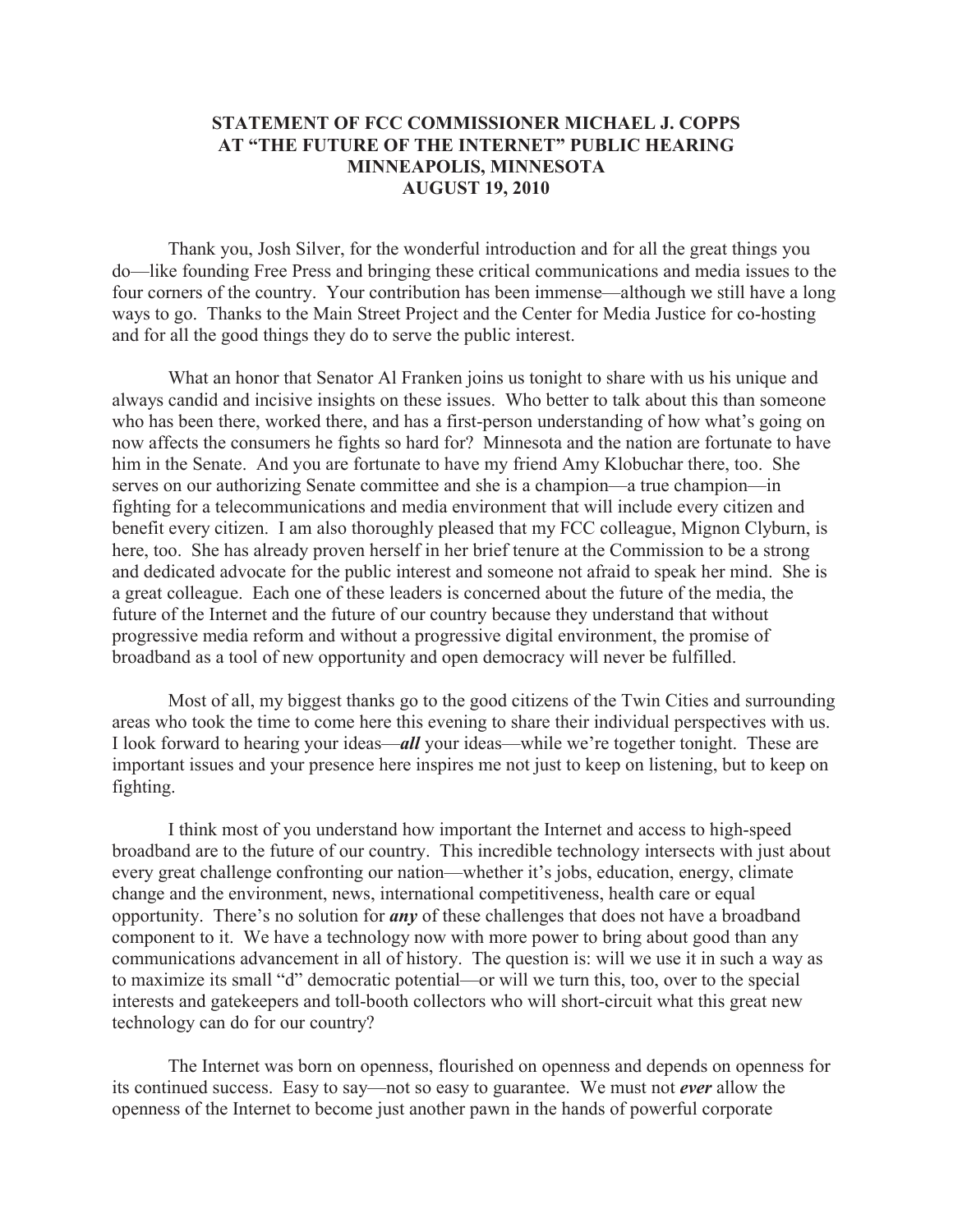interests. The few players that control access to the wonders of the Internet tell us not to worry. But I am worried. How can we have any confidence that their business plans and network engineering are not going to stifle our online freedom? You know, history is pretty clear that when some special interest has control over both the content and distribution of a product or service—and a financial incentive to exercise that control—someone is going to try it. That's a monopoly or an oligopoly or whatever you want to call it—I call it a danger to America.

And the present danger is that big business will put us on the road to the cannibalization, cable-ization and consolidation of broadband and the Internet. Oh, the special interests tell us not to worry. New technologies always work for the public good. Broadcasters said just give us a ton of free spectrum—hundreds of billions of dollars as it turned out—and the airwaves would always serve the people first. You saw what happened there! Then cable came along and said they would fill the holes in the road that broadcasting ended up creating—you know what happened there when you look at the programs you get and, worse, the bills you get. In both cases, we were too quick to take their word. Now the big Internet service providers give us the same pitch: "Don't worry; be happy; we would never compromise the openness of the Internet." After what happened to radio and television, and after what happened to cable, should we take their word? I don't think so!

What happened was that in less than a generation, a media landscape that should have been moving toward more diversity, more localism and more competition was transformed into a market controlled by a handful of players, too often providing little more than infotainment, canned music and program homogenization. Their newsrooms were shuttered, reporters were yanked off the beat and fired, and investigative journalism consigned to the endangered species list. The apologists told us this was the natural result of changes in technology and markets, and things would all work out fine in the world of new media if we just looked the other way a while longer. The facts told another story. The huge debts these mega-companies took on to curry favor with investors and hedge-fund operators overwhelmed broadcaster obligations to be good stewards of the people's airwaves. The public's right to know got lost in the frenzy of financial hyper-speculation.

I want to be fair here and not pin it all on speculators or even media companies. In fact, many broadcasters—particularly those of the smaller, independent variety—do an excellent job, against steep odds, serving the public interest and informing their communities. The problem is we—and for "we" I mean mostly the FCC—we have made it awfully difficult for such broadcasters to survive in the newly concentrated environment. First we blessed and facilitated ever more media industry consolidation by loosening our ownership rules so that fewer and fewer media giants could buy up more and more media outlets. Then, to further advance the interests of a powerful few over the interests of consumers, innovators and entrepreneurs, the Commission moved away from any real oversight of our media infrastructure by wiping the slate clean of the public interest guidelines that generations of consumers and advocates had managed to put into place against powerful industry opposition. I'm talking about things like providing real local news, reflecting the ethnic and cultural diversity of the individual markets broadcasters serve, limiting commercials and talking with listeners about the kinds of programs people really want.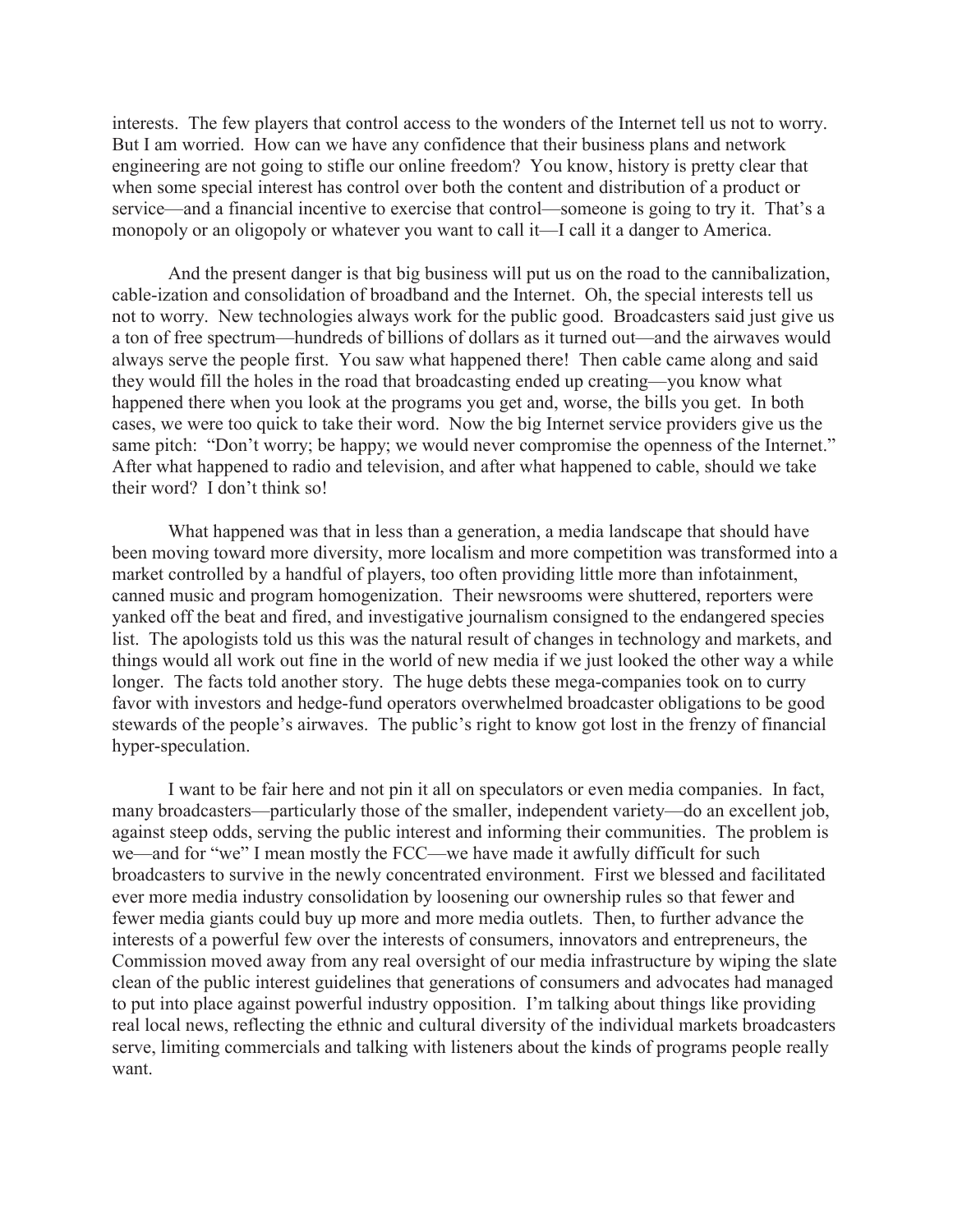Fast forward and along came the Internet. And, one more time, industry found a compliant Commission to do its work. "Here's the idea," they told their Commission allies. "We don't want the next generation of telecommunications to be saddled with all those protections that consumers and advocates had fought so hard for with plain old telephones"—I'm talking about things like ensuring reasonable and comparable services and rates across the country no matter where you live, protecting privacy, supporting public safety—"so," they went on, "why not take access to broadband out of that part of the law that protects consumers and put it in a really vague part of the statute where nothing is really guaranteed, where every protection for consumers would have to be built from the ground up, and where whenever any future Commission tries to do something positive, we can drag them into court and have a much better chance of keeping it from happening?" "Done deal," two previous FCCs replied. "We'll call access to the Internet an 'information service' instead of 'telecommunications.'" And, presto, the deed was done. They moved it out from where it was and that meant that the safeguards that accompanied plain old telephone service would have no guaranteed place in the digital world. Can you believe it? Well, it happened—although, I should point out, only over my strong objections and those of my friend and then-colleague, Jonathan Adelstein. By the way, no other country in the world that I can find ever played a semantic game like this wherein they stopped calling "telecommunications" telecommunications, gave it a new name, and used that as the excuse to undercut how an industry meets its responsibilities to the public.

Our job now is to correct course by reclassifying broadband as the telecommunications service that it is (you know: actually call an apple an apple) and then craft rules and procedures that will protect consumers against discrimination, protect against a privatized Internet, and protect against the cannibalization, cable-ization and further consolidation of broadband technology. That doesn't mean that every regulation that applied to a dial phone applies to access to the Internet—but it means someone has the authority to make sure our telecommunications infrastructure truly serves the people.

All this came to a head last week with an announcement by Verizon and Google. These very big, very powerful, very wealthy companies pronounced to Capitol Hill, the FCC and the public that they have now agreed upon a policy framework that will work for the benefit of the American people. Of course it wasn't developed with input *from* the American people, but it is, they assure us, *for* the American people. It's "trust us," one more time. Well, you don't have to read very far in their joint handiwork to discover that, as much as these companies say they support an open Internet, this new framework isn't what we've been waiting for, not by a long shot.

In fact, the Verizon-Google Gaggle would almost completely *exclude* wireless broadband from the future of Internet openness—even though wireless is how more and more Americans will be getting their Internet access with each passing year. Don't we want open Internet rules that apply to *all* gatekeepers? Don't we want openness in the mobile world, too? Next, the Gaggle's proposal would eliminate any meaningful, effective FCC oversight of the open Internet, and that means such critically-important responsibilities as the setting of standards and the swift resolution of controversies. Our function would be to do some basic monitoring, write an occasional report, get out of the way and entrust the public interest to the special interests. "Don't worry, be happy," they say. I say, "No thanks."